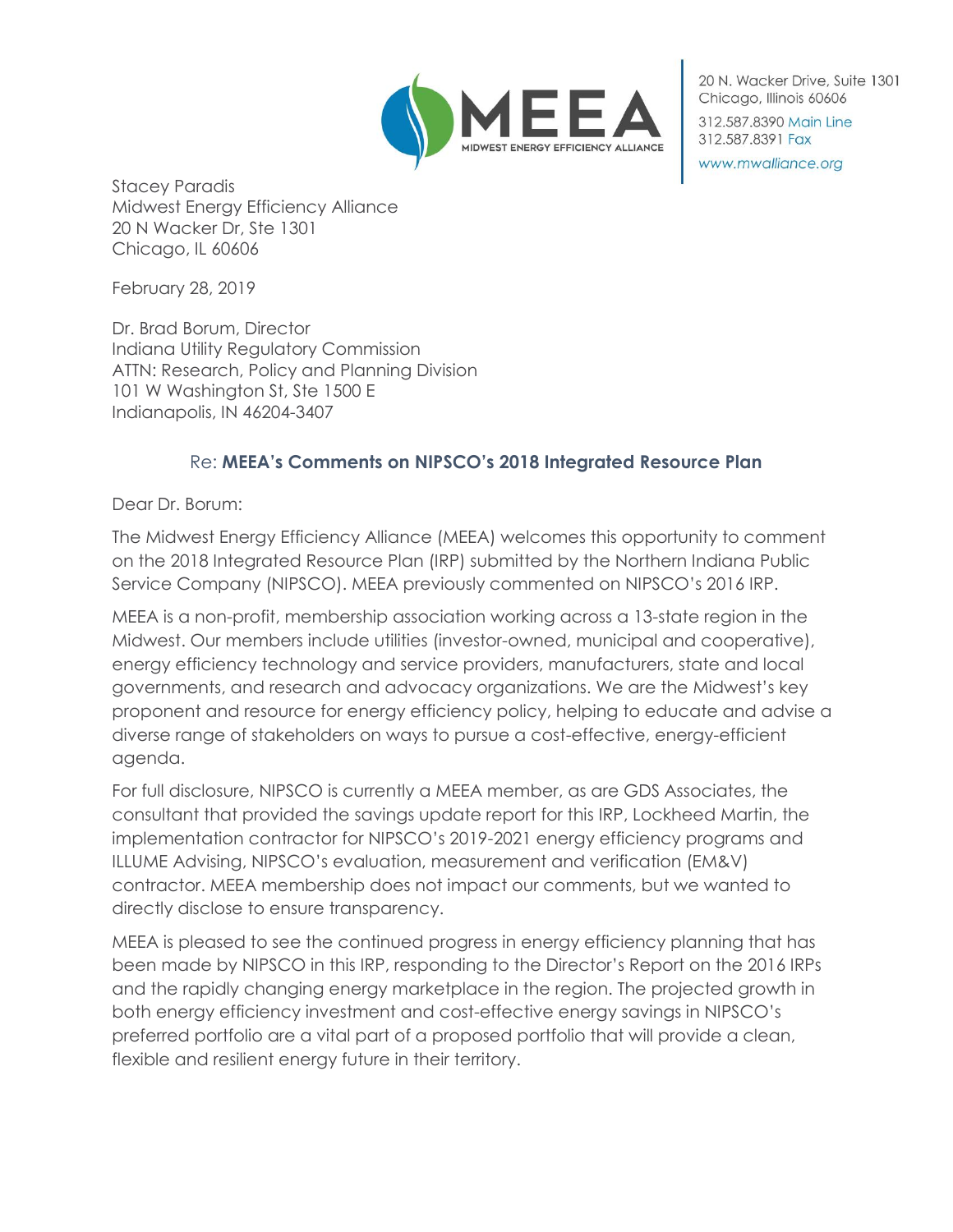

### **Stakeholder Process**

MEEA was grateful for the opportunity to participate, both in-person and via conference call, during NIPSCO's public stakeholder engagement workshops. NIPSCO responded not only to stakeholder feedback from their 2016 IRP but also responded in subsequent meetings to feedback and requests brought up in the workshops. The willingness of the utility to engage with customers and advocates from multiple perspectives is a credit to the framework that the Commission has established in Indiana through the IRP rules and to NIPSCO's implementation. Though the meetings add additional expense, time and effort to the IRP, they perform a valuable role of bringing a broad range of parties and ideas to the table throughout the planning process.

Though MEEA did not do a deep technical analysis of the modeling inputs and assumptions, we were glad to see a high level of cooperation between the utility and the stakeholders that were performing those deeper reviews. Transparency, accuracy and openness to stakeholder review are vital for getting public support, especially when a proposed plan makes as far-reaching changes as this one.

### **Demand-Side & EE Modeling Inputs**

We were pleased to see the 2018 DSM Savings Update Report that was included in Appendix B to the IRP. While NIPSCO had previously done a full market potential study (MPS) only two years ago, the speed of changes in the energy and energy efficiency marketplaces made the Savings Update worthwhile. The Savings Update included additional programs and measures as well as updated participation projections and costs based on the approved 2019-2012 DSM Plan and shows significantly higher EE potential than the 2016 MPS.

Changes in energy efficiency technology and costs can occur rapidly – for example the dramatic change in the availability and cost of LED light bulbs – which can make measure-based cost projections uncertain. While the customer end-uses will probably remain essentially the same, and demand is likely to grow with electrification, the technologies and their costs are likely to continue to change rapidly. This underscores the value of updating these types of potential studies, while exploring other ways of forecasting EE.

An alternative to trying to forecast specific use and costs for efficiency measures is using "generic" blocks of energy efficiency with an escalating cost curve – the "decrement approach" discussed in some of the stakeholder meetings. We saw a version of this used in Vectren's 2016 IRP and we think it was a useful approach that should be explored further in future IRPs.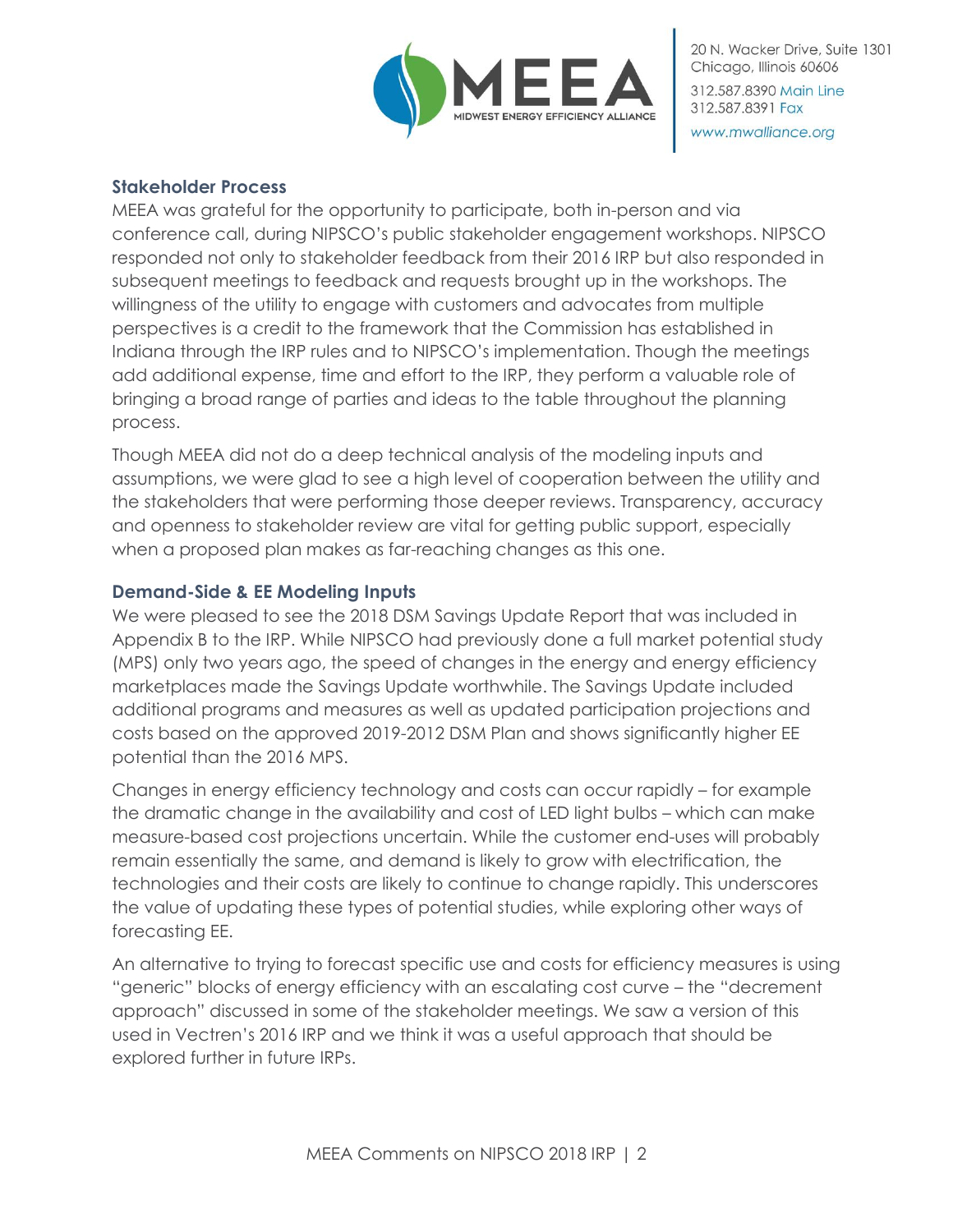

In our comments on the previous NIPSCO IRP, we had concerns about over-screening of energy efficiency through the MPS – concerns that were somewhat alleviated by the changes in methodology for the 2018 Savings Update. MEEA hopes that NIPSCO will continue to refine the ways that it determines the energy efficiency potential that it uses in its IRPs.

We previously commented on the use of the outdated 2013 Indiana TRM v1 rather than the updated TRM version 2.2 in the 2016 MPS. We were pleased to see that the Savings Update from GDS used TRM v.2.2, though they had to supplement that with the Illinois TRM among other sources. As the TRM v2.2 continues to age, it will be important for the utilities and the Commission to establish a process for developing ongoing periodic updates to a statewide TRM. In Illinois, as an example, the TRM is reviewed and updated annually through the Illinois Stakeholder Advisory Group to ensure consistent and accurate measure costs, energy savings and other inputs across the state's utilities for both IRP and DSM planning.

One of the strong aspects of NIPSCO's IRP was the "All-Source RFP" which NIPSCO used to obtain market-based options for replacing retired supply. While this All-Source RFP focused on supply-side options only, we hope that the utility continues to use this approach for future IRPs and consider ways to adapt it to include market-based energy efficiency offerings as well, and we would be happy to work with NIPSCO to get the next All-Source RFP out to the energy efficiency market.

As we noted in our 2016 comments, the long-term treatment of the industrial customer opt-out from energy efficiency programs is an area of continued concern for MEEA. In the absence of any legislative change, it is of course reasonable for the utility to assume that those customers who have opted-out will remain so. We were, therefore, glad to note that NIPSCO worked with their large industrial customers to include estimated future customer-undertaken energy efficiency in their individual large customer load forecasts that were incorporated into the utility's overall industrial load forecast. We would rather see those customers as part of the utility's portfolio and have those energy savings measured and reported. We also hope that there will be opportunities for MEEA and others in the energy efficiency industry to help Indiana's utilities to engage with their industrial customers and provide high-quality industrial programming that will give customers a reason to opt-in to participating in utility energy efficiency portfolios again.

# **Energy Efficiency Bundles**

In the 2016 IRP, the utility modeled energy efficiency as bundles based on similar load shapes. While this was appropriate for the way energy efficiency could be included in the model that was used for that IRP, MEEA was concerned about the screening-out of whole classes of similar load-shape measures even though there was a range of costs associated with the measures inside that bundle. The approach that was taken this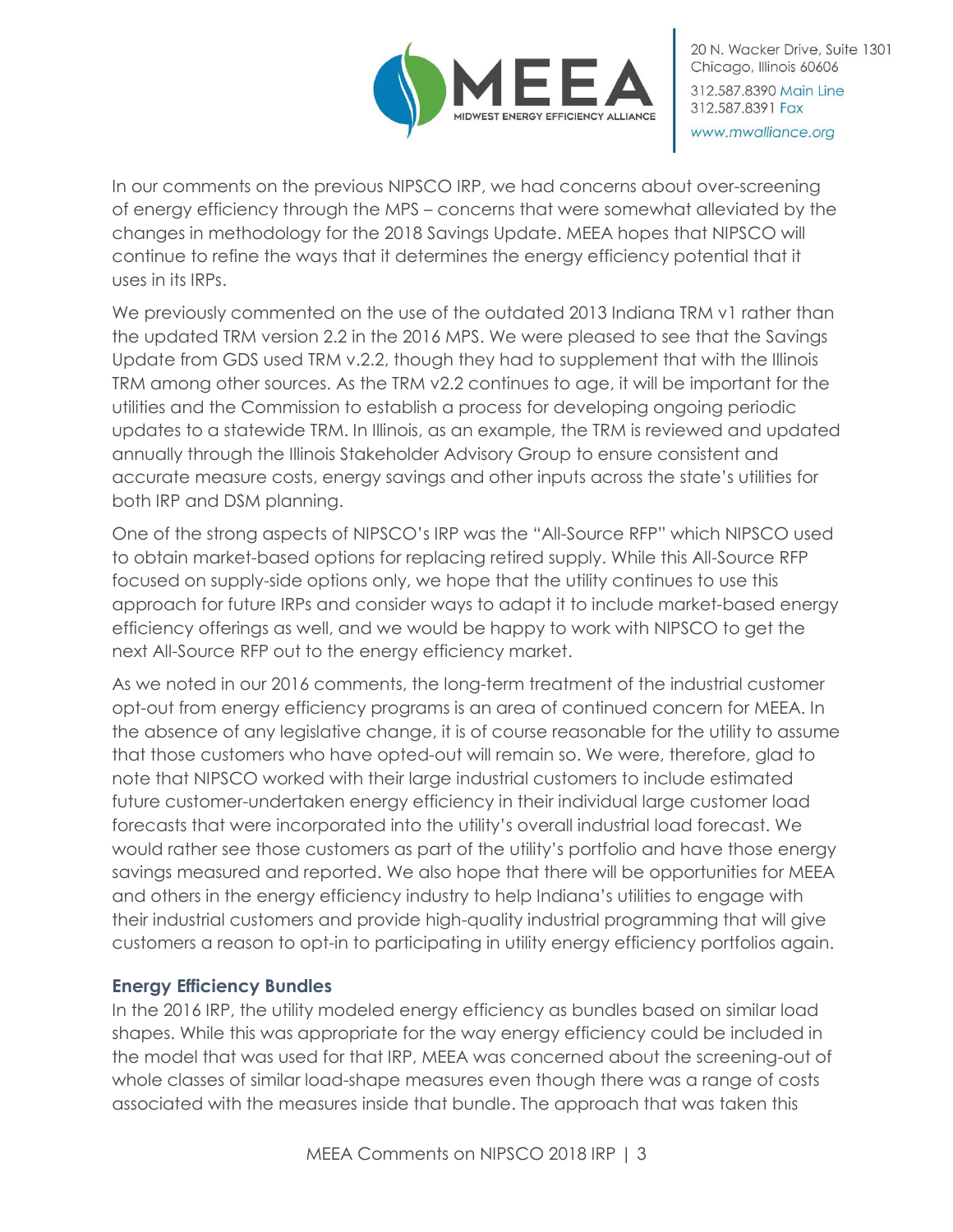

round was to instead bundle measures by cost tier. This left fewer bundles of EE to introduce to the selection model but was more measure agnostic. Measures that were eliminated in the previous IRP because their load-shape bundle was not selected are now available to this IRP if they are low-cost.

Though we agree that cost-tiers are a more appropriate approach for bundle creation and cost-based resource selection than load-shape bundles, additional explanation of the rationale would help advocates and other stakeholders to better understand the decision. It would have been instructive for the utility and/or the vendor to provide some deeper discussion of why the change was made since it was substantially different than the previous IRP.

The two lower-cost bundles were ultimately selected, while the bundle of resources costing more than 5 cents per kWh were not. In the next IRP, it may be useful to refine these cost tiers – for instance subdividing the cost into tiers of smaller increments (2 cent ranges instead of 5 cents as an example). While this would require additional modeling, shorter spans could help ensure that all cost-effective efficiency resources are selected.

# **Modeling Energy Efficiency as a Resource**

The changes in the modeling software from Strategist to Aurora comes with a lot of changes to the methodology, inputs and assumptions. NIPSCO and its consultants appear to have handled the transition well and have substantially improved the modeling energy efficiency in a fashion comparable to supply side resources in this IRP. More energy efficiency was supplied to the selection model and two of the three bundles were selected as least-cost resources. There is a trend in the IRP states in our region of moving towards models that are better able to evaluate demand-side and distributed resources and NIPSCO appears to be leading the way in Indiana with the first-filed of the 2018 IRPs.

### **Preferred Portfolio & Future Planning**

NIPSCO's preferred portfolio is a dramatic shift away from the generation status quo and takes bold steps toward energy efficiency, renewable and distributed resources. The Savings Update projected nearly tripling the investment in residential EE and over double the investment in commercial & industrial EE over the next 30 years. We hope to see this come to fruition. With this IRP, NIPSCO is responding to the rapidly changing energy marketplace and positioning itself well to respond to anticipated system-wide changes while maintaining quality energy service for its customers in the future.

The process that NIPSCO lays out in Section 5.7 of the IRP for aligning IRPs and energy efficiency plans is appropriate for continuing to advance energy efficiency as an indispensable part of their resource mix. The IRP will inform the Action Plan for energy efficiency, which the utility will use to create a DSM RFP to find resources to meet that